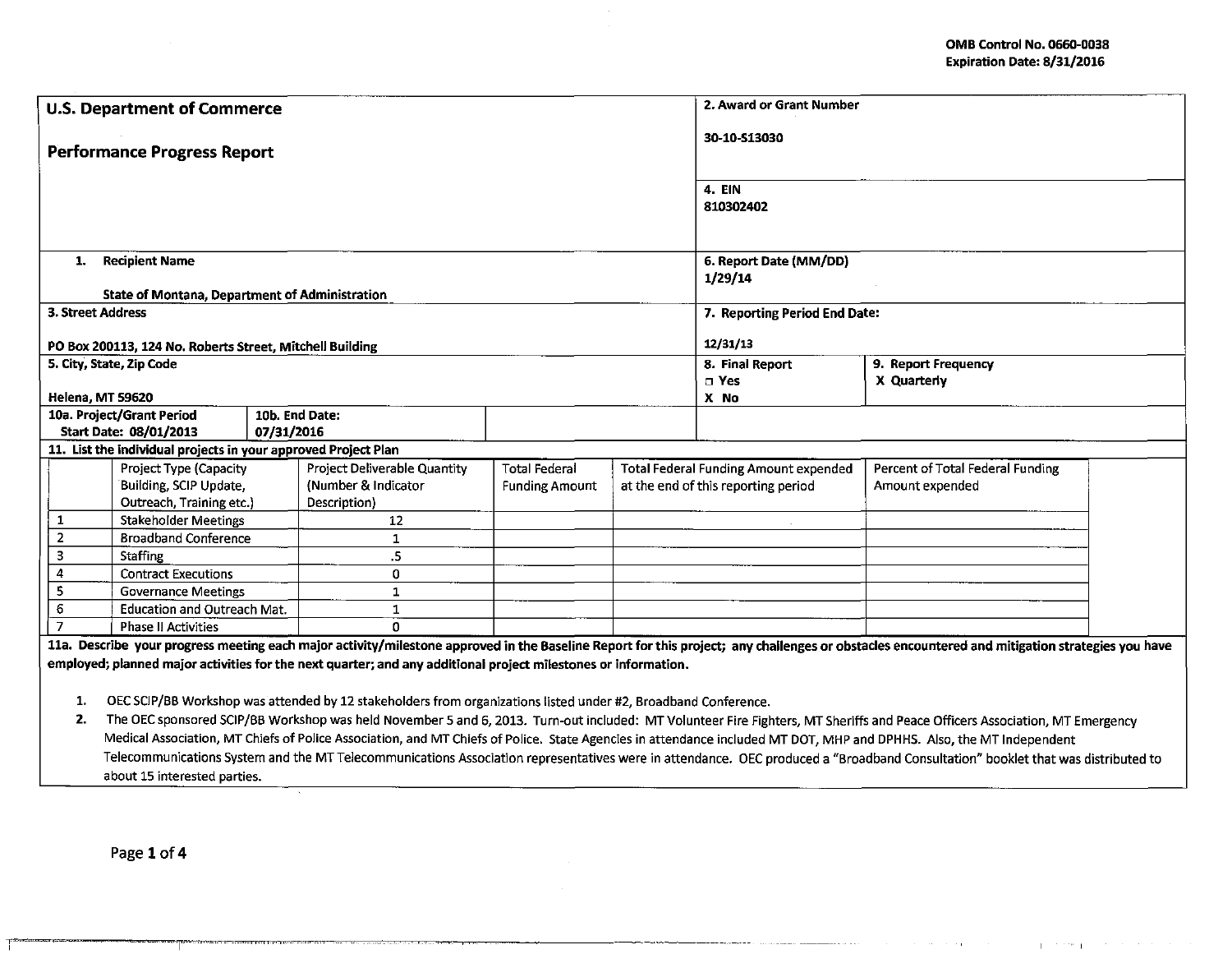- 3. State personnel continue to staff SLIGP during start-up. Activities included: finalizing appointments from the Governor's Office and making contact with new 51GB members; participating in Western States weekly calls; participating with fiscal to establish travel claims policies for new 51GB members; coordination with OEC to bring in the SCIP/BB Workshop Team and MT SLIGP/SIGB representatives; Coordination of and participation in the OEC SCIP/BB Workshop; NTIA Quarterly Call on 12/4/13; and, preparation for the SPOC of the Power Point "Broadband Public Safety Communications System" http://itsd.mt.gov/content/policy/councils/sigb/docs/December 2013/FirstNet update.pdf Note that in addition to the SLIGP Coordinator, inkind was collected from the SPOC and Bureau Chief that is reflected in the Budget Worksheet, Col. 6 below.
- 4. There were no contract executions during the quarter.
- s. The new SIGB met on December 12, 2013. Also note the new Governor Executive Order was issued October 1, 2013. http://itsd.mt.gov/content/policy/councils/sigb/docs/Continued ExecOrder 10-2013.pdf
- 6. The PP presentation listed in #3 is developed for Education and Outreach purposes. It was delivered to the new 51GB and is available to the public safety community at the link stated above.
- 7. There are no Phase II activities.

11b. If the project team anticipates requesting any changes to the approved Baseline Report in the next quarter, describe those below. Note that any substantive changes to the Baseline Report must be approved by the Department of Commerce before implementation. n/a

## 11c. Provide any other information that would be useful to NTIA as it assesses this project's progress.

- A. There is uncertainty about the content of education and outreach materials. Montana SLIGP does not want to raise expectations of the local and tribal jurisdictions only to discover that local areas are not covered or that rates are not affordable. We want to have a consistent message that is backed by NTIA and the FNN.
- B. In authorizing the SLIGP Program acceptance by the State of Montana, the Legislature passed the following Motion during the 2013 Session: "state's FirstNet planning efforts include substantive participation from private telecommunications network providers, both wireline and wireless, and the plan developed must seek to maximize the use of existing private telecommunications infrastructure and must prohibit the use of FirstNet to compete with private telecommunications providers, pursuant to Title 2, Chapter 17, part 6". As part of standing-up the SLIGP in Montana, to be in compliance with the Legislative motion, the SPOC has requested input from the Montana Teleco's "to ensure that private telecommunications providers have substantive participation with the state's education and outreach planning as well as the data collection planning requirements of the SLIGP grant". The SPOC goes on to state in correspondence to the Teleco Associations: "Our intent is to review everyone's feedback and develop a list of requirements and deliverables for the RFP when we go out to contract services for (to) fulfill the grant requirements". MITS and MTA replied to the SPOC under separate cover on November 22, 2013. These position papers are the basis of discussions that are ongoing into the 3<sup>rd</sup> Quarter. The rural telecommunications associations are representing their economic interests and don't want to see FirstNet take their "anchor" customers such as sheriffs, courthouses (56), PSAP's (53) and/or utilities and municipal governments. Also, staff continues to deal with the perception that the FirstNet "State Plan" is developed and owned by the state of Montana. Rather, the "State Plan" is owned by FirstNet with input from the state of Montana through the consultation process.

11d. Describe any success stories or best practices you have identified. Please be as specific as possible. None

12. Personnel

-- --·

12a. If the project is not fully staffed, describe how any lack of staffing may impact the project's time line and when the project will be fully staffed. The project is in start-up; the COO (SPOC), Bureau Chief and Bureau staff member, all paid from the State General Fund, continue to staff the SLIGP start-up.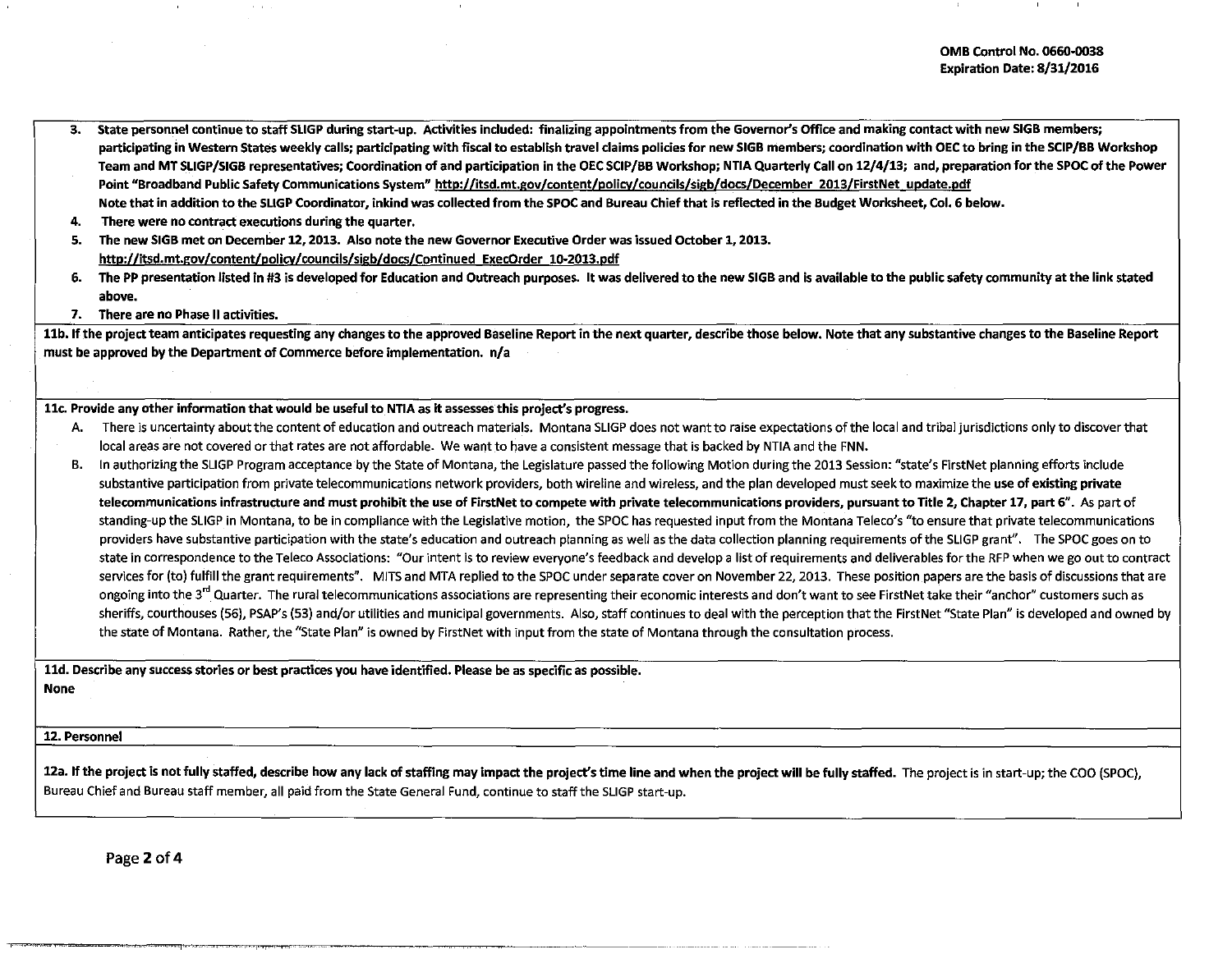| 12b. Staffing Table                                                                                                                                                                             |                                                                                                                                                                                                                                    |         |                          |                        |                                                                                                                                                                                                                                                                                                         |                               |                                                                     |             |                                                                                                                                       |                                                 |        |                        |
|-------------------------------------------------------------------------------------------------------------------------------------------------------------------------------------------------|------------------------------------------------------------------------------------------------------------------------------------------------------------------------------------------------------------------------------------|---------|--------------------------|------------------------|---------------------------------------------------------------------------------------------------------------------------------------------------------------------------------------------------------------------------------------------------------------------------------------------------------|-------------------------------|---------------------------------------------------------------------|-------------|---------------------------------------------------------------------------------------------------------------------------------------|-------------------------------------------------|--------|------------------------|
|                                                                                                                                                                                                 |                                                                                                                                                                                                                                    |         |                          |                        |                                                                                                                                                                                                                                                                                                         |                               |                                                                     |             |                                                                                                                                       |                                                 |        |                        |
| <b>Job Title</b><br>FTE %                                                                                                                                                                       |                                                                                                                                                                                                                                    |         |                          |                        |                                                                                                                                                                                                                                                                                                         |                               | <b>Project(s) Assigned</b>                                          |             |                                                                                                                                       |                                                 | Change |                        |
| $\cdot$ 5<br>SLIGP Start-up Manager                                                                                                                                                             |                                                                                                                                                                                                                                    |         |                          |                        | SLIGP Plans and Reports; Reconstitute SIGB and work with new Board members to<br>explain SLIGP and FirstNet; make presentations to SIGB regarding SLIGP and FirstNet;<br>participate in NTIA, FirstNet and Western States discussions; coordinated the OEC<br>Workshop and re-constituted SIGB meeting. |                               |                                                                     |             |                                                                                                                                       |                                                 |        |                        |
|                                                                                                                                                                                                 |                                                                                                                                                                                                                                    |         |                          |                        |                                                                                                                                                                                                                                                                                                         |                               | Add Row                                                             | Remove Row  |                                                                                                                                       |                                                 |        |                        |
| 13. Subcontracts (Vendors and/or Subrecipients) N/A                                                                                                                                             |                                                                                                                                                                                                                                    |         |                          |                        |                                                                                                                                                                                                                                                                                                         |                               |                                                                     |             |                                                                                                                                       |                                                 |        |                        |
|                                                                                                                                                                                                 |                                                                                                                                                                                                                                    |         |                          |                        |                                                                                                                                                                                                                                                                                                         |                               |                                                                     |             | 13a. Subcontracts Table - Include all subcontractors. The totals from this table must equal the "Subcontracts Total" in Question 14f. |                                                 |        |                        |
| Name                                                                                                                                                                                            | <b>Subcontract Purpose</b>                                                                                                                                                                                                         |         | Type<br>(Vendor/Subrec.) |                        | RFP/RFQ<br>issued<br>(Y/N)                                                                                                                                                                                                                                                                              | Contract<br>Executed<br>(Y/N) | Start<br>Date                                                       | End<br>Date | <b>Total Federal</b><br><b>Funds Allocated</b>                                                                                        | <b>Total Matching</b><br><b>Funds Allocated</b> |        | Project and % Assigned |
| <b>Needs Assessment</b><br>Vendor<br>Vendor<br><b>Meeting Facilitation</b><br>Vendor<br>Legal (MOU)<br>Technical<br>Vendor<br>Website<br>Vendor                                                 |                                                                                                                                                                                                                                    |         | N<br>N<br>N<br>N<br>N    | N.<br>N<br>N<br>N<br>N |                                                                                                                                                                                                                                                                                                         |                               | 410,931<br>(Inclusive)<br>(Inclusive)<br>(Inclusive)<br>(Inclusive) | 102,733     |                                                                                                                                       | <b>NA</b>                                       |        |                        |
| 13b. Describe any challenges encountered with vendors and/or subrecipients.                                                                                                                     |                                                                                                                                                                                                                                    |         |                          |                        |                                                                                                                                                                                                                                                                                                         |                               |                                                                     | Remove Row  |                                                                                                                                       |                                                 |        |                        |
| 14. Budget Worksheet                                                                                                                                                                            |                                                                                                                                                                                                                                    |         |                          |                        |                                                                                                                                                                                                                                                                                                         |                               |                                                                     |             |                                                                                                                                       |                                                 |        |                        |
| Columns 2, 3 and 4 must match your current project budget for the entire award, which is the SF-424A on file.<br>Only list matching funds that the Department of Commerce has already approved. |                                                                                                                                                                                                                                    |         |                          |                        |                                                                                                                                                                                                                                                                                                         |                               |                                                                     |             |                                                                                                                                       |                                                 |        |                        |
|                                                                                                                                                                                                 | Project Budget Element (1)<br><b>Federal Funds</b><br><b>Approved Matching</b><br><b>Total Budget</b><br><b>Federal Funds</b><br><b>Approved Matching Funds</b><br>Awarded (2)<br>Funds (3)<br>(4)<br>Expended (5)<br>Expended (6) |         | Total Funds Expended (7) |                        |                                                                                                                                                                                                                                                                                                         |                               |                                                                     |             |                                                                                                                                       |                                                 |        |                        |
| a. Personnel Salaries                                                                                                                                                                           |                                                                                                                                                                                                                                    | 250,000 |                          | 330,272                |                                                                                                                                                                                                                                                                                                         | 580,272                       |                                                                     | 0.          | 22,106                                                                                                                                |                                                 |        | 22,106                 |
| b. Personnel Fringe Benefits<br>56850                                                                                                                                                           |                                                                                                                                                                                                                                    |         | 75,104                   |                        | 131,954                                                                                                                                                                                                                                                                                                 |                               | $\overline{0}$                                                      | 7,379       |                                                                                                                                       |                                                 | 7,379  |                        |

Page 3 of 4